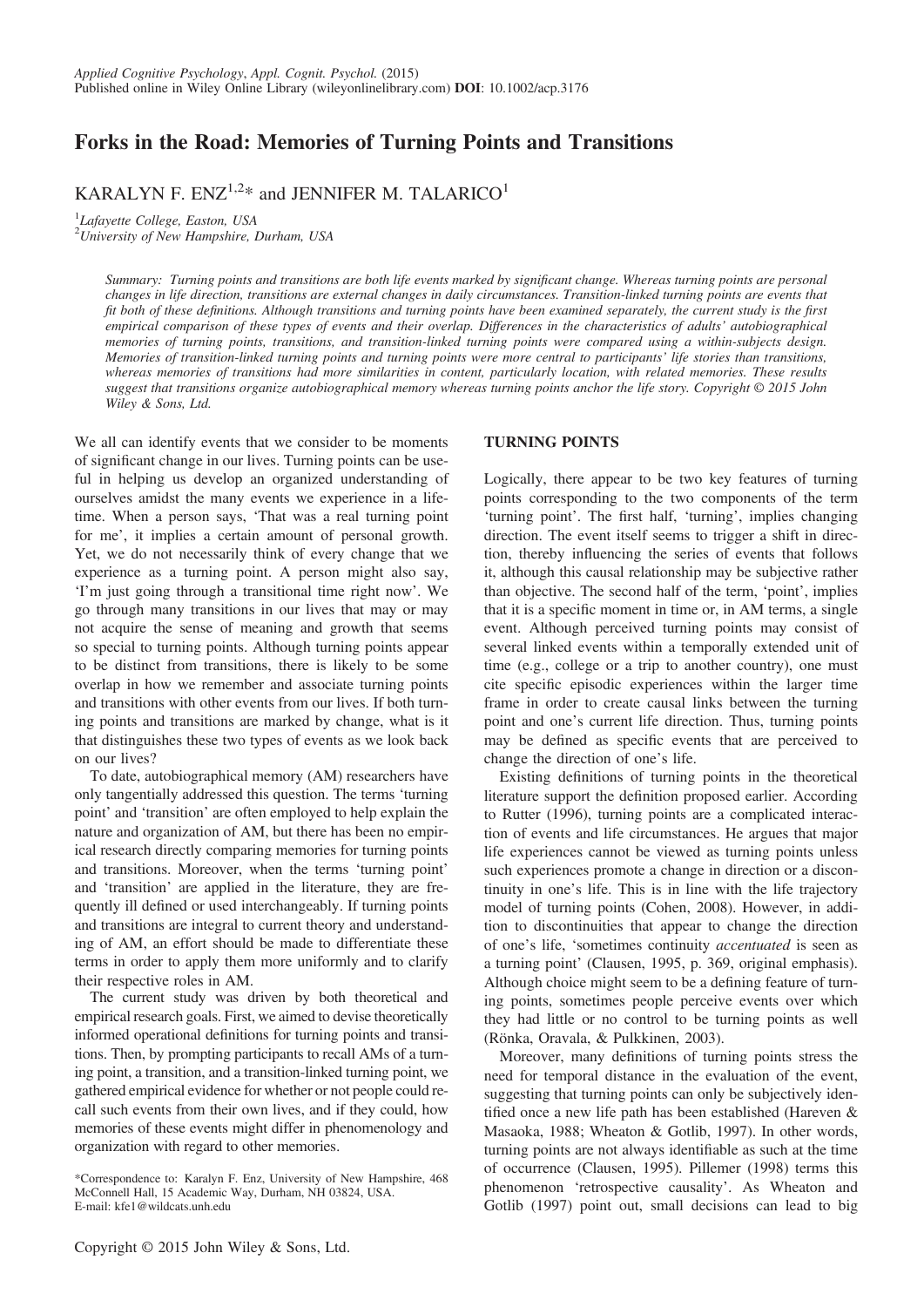differences in the long term, differences which might not be noticeable until long after the original decision has been made. In reality, the causal connection between the turning point event and major life change may be weak or even illusory, despite a strong subjective perception of causality (Pillemer, 1998). Once a turning point has been identified, it may continue to exert influence over the life course, for example, as a reference point for setting goals for the future (Pillemer, 1998).

# **TRANSITIONS**

Unlike turning points, transitions may not be as strictly tied to single events, as the term transition implies a passage from one time to another. One can just as readily refer to a transitional period as to a transitional event. In order to demonstrate the passage from one period (or event) to another, one would need to compare the transition with the previous period (or event) and identify distinct differences between the two, signifying that a change has occurred. Thus, a transition may be defined as an event or life period that is marked by changes in external circumstances from the previous period (or event).

According to Brown and colleagues (2012), transitional events 'alter the fabric of daily life' (p. 167) by 'bring[ing] about a marked change in a person's material circumstances' (p.168). They operationally define this change as the addition or subtraction of temporally delineated event components (i.e., people, places, things, or activities that have been repeatedly associated with multiple events within a given time period) from one's current life situation. For example, moving to a new town would shift many event components, including one's place of residence, friends and neighbors, and daily activities such as commuting to work.

Some researchers incorporate social and cultural components to the concept of transitions, defining them as normative status changes (Rutter, 1996) or movements within socially constructed time tables (Hareven & Masaoka, 1988). Normative transitions are often expected, socially prescribed transitions that usually occur within a certain limited time frame (e.g., marriage, retirement). On the other hand, non-normative transitions are often unexpected experiences unique to the individual that may occur at any point throughout the lifetime (e.g., loss of a loved one). According to Rutter (1996), unlike turning points, transitions do not necessarily promote long-term change. Based on these definitions, it seems that transitions are based more on a change in external or social circumstances than a perception of change within the individual.

## COMPARING TURNING POINTS AND **TRANSITIONS**

The defining criteria for both turning points and transitions require change. Despite the ostensible overlap between turning points and transitions, researchers seem to agree that turning points consist of personal changes that can only be identified after the individual has had sufficient time to perceive a long-lasting change in his or her life whereas

transitions are marked by external changes that can be identified at the time of occurrence or soon after they occur. Given this, a transition can only be considered a turning point if, in addition to situational changes, the individual subjectively perceives long-term change in his or her life course. Graber and Brooks-Gunn (1996) speculate that there is an additive relationship between turning points and transitions such that the salience is enhanced when turning points are embedded within transitions (i.e., transition-linked turning points) compared with turning points that are not transition-linked. Consistent with the idea of transitionlinked turning points, Clausen (1995) found that more than half of the turning points participants recalled were of role transitions, two thirds of which were expected transitions such as getting married or having a child. The cueing procedure for turning point experiences (e.g., first class) embedded within a transitional period (e.g., first year in college) also assumes a hierarchical conception of turning points and transitions (Palmer, O'Kane, & Owens, 2009; Talarico, 2009).

In terms of phenomenology, or the experience of remembering, memories of transitions and turning points are likely to be emotionally intense and vivid. Pillemer and colleagues (1988) found that students rated the emotional intensity of their memories for the transition to college higher than the life impact of the event. Pillemer, Rhinehart, and White (1986) and Talarico (2009) also found that memories of events during the transition to college were rated as highly vivid. Pillemer (1998, 2001) further suggested that memories for 'momentous events' (consistent with turning points as defined here) tend to be highly vivid, and momentous novel events (which Pillemer called 'originating events') could serve a directive function in AM. Because we do not yet have scripts or schemas for dealing with novel events, it would be important to remember specific perceptual details of the event in order to be able to identify and respond appropriately to similar events in the future. In Brown and colleagues' (2012) event-component interpretation, it would also be important to create a vivid and detailed memory of the transitional event in order to identify event components associated with future events in the new time period. Although both turning points and transitions may be remembered with enhanced emotional intensity and vividness, based on Graber and Brooks-Gunn's (1996) hypothesis, memories of transition-linked turning points might be even more vivid and emotionally intense than memories solely of transitions or turning points.

Turning points and transitions may also differ in how they function within the organization of the AM system. There are several existing models for how AMs are organized. In Conway's (2005; Conway & Pleydell-Pearce, 2000) hierarchical model of AM, the working self integrates new memories into the autobiographical knowledge base, which consists of a hierarchy of events, lifetime periods, and life themes. Within this framework, transitions could be viewed at either the event (e.g., moving to college) or the lifetime period (e.g., adolescence) level. Turning points, on the other hand, might be more likely to be represented at the event level, consisting of event-specific knowledge that helps to unify one's life themes. In another view, AMs are organized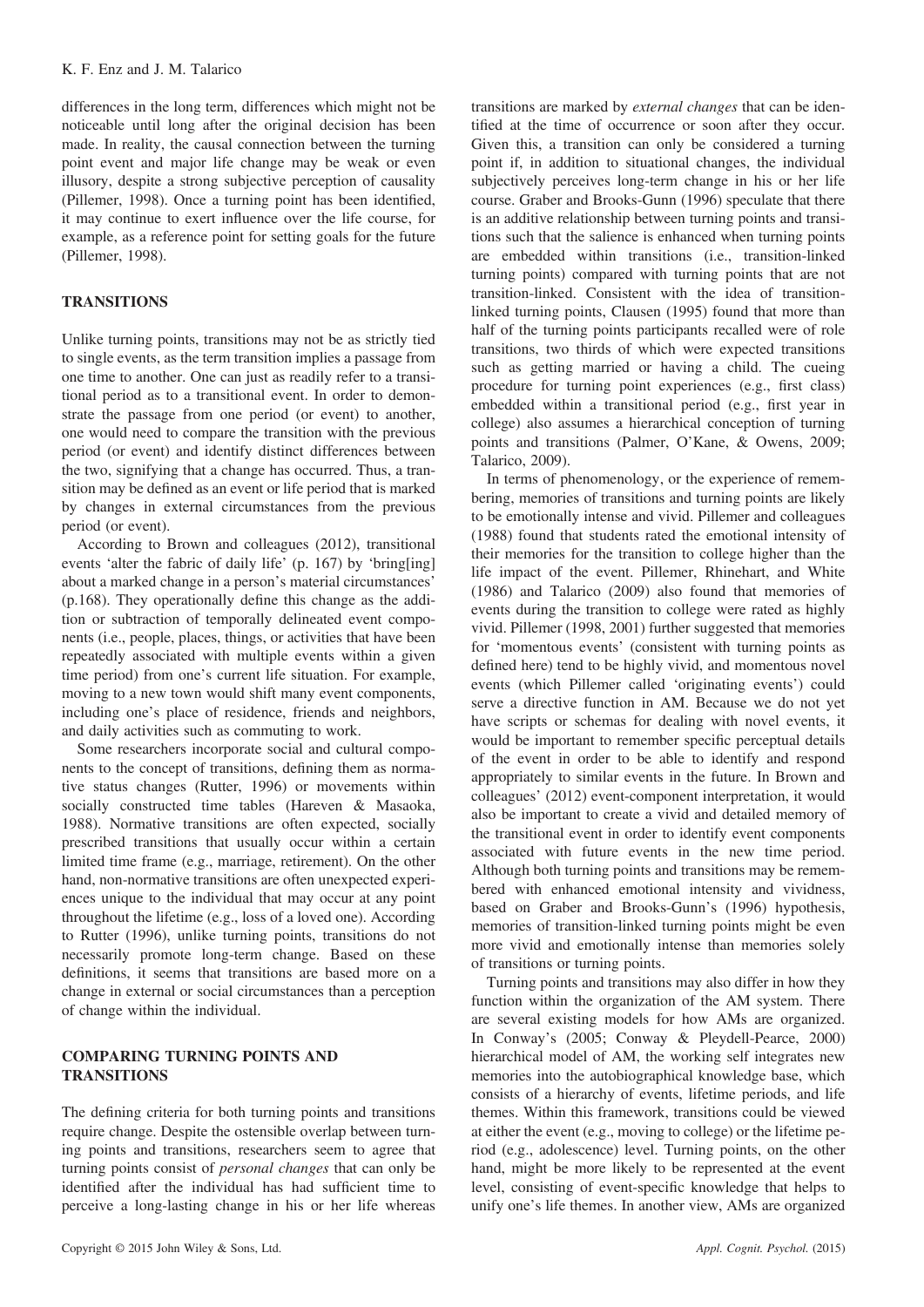into narrative reconstructions of the personal past, called life stories, which provide continuity and meaning for our lives (McAdams, 2001). In this case, events comprising the life story, likely including turning points, would be most central to one's identity.<sup>1</sup> Grysman and Hudson (2010) showed that life story narratives of turning points tend to be more complex and causally coherent than narratives of high and low points, an indication that turning points are used to form causal links among life events in order to form a unifying concept of self identity.

Whereas turning points might be more important for organizing AM themes, transitions may help us to locate our AMs in time. Shum (1998) cued participants for memories of events that they considered to be temporal landmarks. Many of the events reported were considered transitions: high school graduation, acceptance to college/university, went on a vacation, and so on. Freely recalled autobiographical events from within an academic calendar time frame also tend to cluster around periods of transition to and from semesters (Pillemer, Rhinehart, & White 1986; Pillemer, Goldsmith, Panter, & White, 1988; Robinson, 1986). Kurbat, Shevell, and Rips (1998) found enhanced recall only for the ends of terms when followed by a break period, suggesting that the transitional nature of these periods [i.e., shifting from one situation (school) to another (vacation)], is necessary for the effect to occur. The importance of transitions for the temporal organization of AM is consistent with Brown and colleagues' (2012) transition theory. Temporal landmarks and academic calendar breaks could mark changes in event components, thereby creating two distinct categories of memories based on the event components associated with each period of time.

## THE CURRENT STUDY

In order to empirically examine the relationship between turning points and transitions, we asked participants about three different types of events from their lives: a turning point, a transition, and an event that could be considered both a turning point and a transition (i.e., a transition-linked turning point). Our first key question was whether participants could generate turning point memories outside the context of transitions. In the case that turning points can either be transition-linked or not, we expected that participants would be able to identify turning points from their lives that were not transitions. On the contrary, if turning points are a special subset of transitions, we expected that participants would not be able to identify such turning point-only events. Regardless, we expected that participants would be able to identify both transitions and transition-linked turning points from their lives.

Another aim of the current study was to examine and compare the phenomenological experience of remembering turning points, transitions, and transition-linked turning points. Of particular interest were emotional characteristics, such as intensity and valence (positive/negative), and perceptual qualities, such as vividness and reliving. Based on Graber and Brooks-Gunn's (1996) hypothesis, we expected that memories of transition-linked turning points would be the most emotionally intense and the most vivid of the three event types. Although there was no prior evidence to support phenomenological differences between turning points and transitions, we also aimed to explore whether or not sole transition memories would differ from sole turning point memories in phenomenological characteristics.

Last, we examined how memories of turning points, transitions, and transition-linked turning points related to the organization of other AMs. Accessibility of related AMs can serve as a proxy for organizational function in order to empirically test the hypothesis that we use our memories of turning points and transitions to organize our other memories around themes and time periods, respectively. Brown and Schopflocher (1998a,b) used an event cuing procedure in which one event from a person's life was used to cue another related event. Both events were then re-presented to participants who were asked to report how the two events were related. We used a similar procedure to assess both the quantity (number of related memories) and the quality (types of similarities between the two events) of connections between transitions/turning points/transition-linked turning points and other events in AM. Memories judged as related to transitions should share more temporal and physical features, whereas memories related to turning points should have more thematic connections.

# **METHOD**

## Participants

Forty-four participants (34 women and 10 men; aged 30– 64 years, mean age 47.82 years) were recruited from the faculty and staff at a small liberal arts college via email advertisement. Most participants completed the study in less than 45 minutes. Participants were compensated with a chance to win a \$50 gift card. All procedures were approved by the Institutional Review Board at Lafayette College.

## Materials and procedure

At the outset of the study, participants read and signed an informed consent form that ensured complete anonymity and confidentiality of their responses. At this time, participants were also provided with the following descriptions of turning points and transitions on a sheet of paper, to which they were able to refer throughout the study:

 $<sup>1</sup>$  The centrality of an event refers to the importance of a given event to a per-</sup> son's conception of identity or meaning in his or her life (Berntsen & Rubin, 2006). Highly central memories are related to one's broad views and beliefs as well as other specific events in one's life. They are also perceived as having lasting impact, which will continue to influence the person into the future. Turning points have been implicitly adopted by investigators interested in measuring centrality. One of the key items on Berntsen and Rubin's (2006) CES is 'This event was a turning point in my life' (p. 30). Similarly, the item measuring personal significance on Rubin and colleagues' (2003) AMQ also refers to turning points reading, 'This memory is significant for my life because it imparts an important message for me or represents an anchor, critical juncture, or a turning point'. However, it is important for investigators interested in memories of turning points to avoid this tautology. Aside from inter-item correlations on the CES, there has been little empirical investigation of turning point memories to verify that they are indeed more central than other similar events, such as transitions.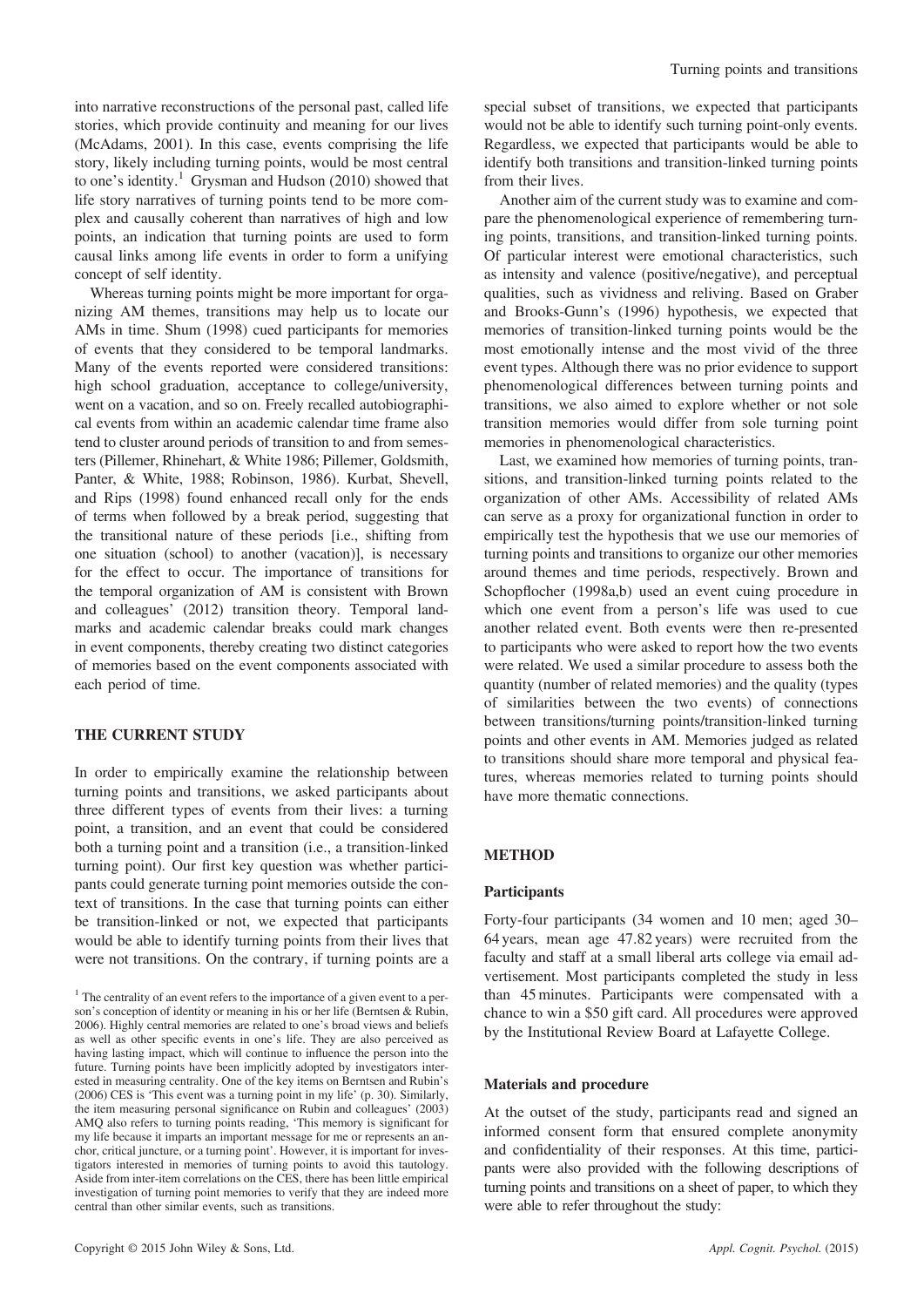A turning point is any event that you have personally experienced which you feel has had a major impact on the course of your life. Turning points can be decisions, such as choosing a major, or they can forced upon you, such getting laid off from a job. Turning points are not always accompanied by changes in your outside circumstances, and you may or may not have recognized the impact of the event at the time. What matters is that you feel the event has impacted the course of your life as you look back on that event now.

A transition is any event that you have personally experienced which marks a distinct shift in your outside circumstances. Transitions can be a long-term change, such as moving to a new town, or a short-term change, such as going home for summer break. As you look back on the transitional event now, you may or may not feel it has had a major impact on your life course as you look back on it now. What matters is that the event marks a distinct change in your outside circumstances at the time.

All subsequent materials were programmed into MEDIALAB (Jarvis, 2012) and presented to participants on a computer screen. Participants were asked to recall memories of three different autobiographical events (presented in a random order): a transitional event, a turning point, and an event they consider to be both a turning point and a transition (a transition-linked turning point). Participants were also asked to provide a memory that was 'neither a transition nor a turning point' as a control, but these data were excluded from the analysis owing to low response rates.<sup>2</sup>

For each of the three memory categories, participants were first asked if they could think of an event from their lives that fit the category. If yes, participants provided a short title for the event and completed the Centrality of Event Scale (CES; Berntsen & Rubin, 2006). Our adapted CES included 19 of 20 items from the original scale, with the only exclusion being item number 18 because it contains an explicit use of the term 'turning point'. The centrality score for each memory type was calculated by taking the average of all 19 items on the adapted CES.

For each memory, participants were also asked to rate the personal significance of the event, the emotional intensity and valence of the memory, the amount of vividness and reliving associated with the memory, the specificity of the memory, and how old participants were when the event occurred with questions adapted from the Autobiographical Memory Questionnaire (Rubin, Schrauf, & Greenberg, 2003). For the significance item, the reference to a 'turning point' was omitted. Age of the memory was calculated by subtracting age at the time of the event from age at the time of recall. See Appendix A for the full text of these questions.

Then, mnemonic accessibility was measured by asking participants to recall memories related to the initial event. Participants were asked to recall as many events as possible, providing short titles for each. The total number of related memories for each event was counted. Finally, participants rated the ways in which the initial event (i.e., the transitionlinked turning point, turning point, or transition) and the first related event that they generated were similar, selecting any and all applicable items from a checklist of 12 items. In addition to an open-ended 'other, specify' option, there were three content items (people who were there, location where it took place, and activity you were doing), three temporal items (time of year, time of day, and how old you were), two phenomenological items (significance of the event/memory and emotions you felt), and three thematic items (both events have a similar theme, one event caused the other, and both events are part of a larger story). If they could not think of a way in which the two events were related, participants were instructed not to make any selections and to simply move on to the next task. The instructions and materials for this task are provided in Appendix B.

This procedure was repeated for all memory categories for each participant. Finally, participants were asked a series of demographic questions and fully debriefed.

#### Analysis

First, we examined whether participants were able to generate memories of each type. Next, we assessed whether the specificity of the memories differed as a function of memory type. Last, we computed one-way repeated measures analyses of variance in order to determine the effects of memory category on the measures of centrality, accessibility, age of the memories, significance, emotional valence, emotional intensity, vividness, and reliving. Owing to the number of comparisons, we adjusted the  $\alpha$  level to a more conservative .01.

## RESULTS

## Memory generation

Of the 44 participants, one was unable to generate a transition-linked turning point, and one was unable to generate a transition-only memory. These two memory types seem to be readily accessible to individuals naïve to AM categorization. In contrast, six participants were unable to generate a non-transition turning point (i.e., an 86% response rate). Therefore, although transition-linked turning points appear to be more accessible than turning point-only memories, it does appear that turning points can exist outside the context of transitions. Because participants were asked to provide short descriptions  $(M = 3.74$  words) as titles for their events, we were only able to do a limited categorical analysis of memory content. The most-cited events in each memory category were as follows: getting married  $(n=9)$  for transitionlinked turning point; job change  $(n=6)$  for turning point; and relocation ( $n = 13$ ) for transition (Table 1).<sup>3</sup>

<sup>&</sup>lt;sup>2</sup> Based on post-study conversations with participants, this was likely due to a misunderstanding of the instruction. Unlike the other three categories, the control event was defined in the negative: 'neither a transition nor a turning point'. Based on the instructions provided, participants tended to think we were only interested in important life events and thus had difficulty recalling events that were 'neither transitions nor turning points'.

<sup>&</sup>lt;sup>3</sup> We questioned whether participants generated memories that were clearly derived from the examples given in the descriptions, so we did a secondary coding of event titles. Event titles were randomized and de-identified from participant ID and memory category for coding purposes. Two independent coders (the first author and a naïve research assistant) categorized the event titles into one of five groups: turning point example, transition example, both examples, not an example, or unable to determine, with 89.5% agreement. (Disagreements were resolved by discussion.) The most prevalent category was 'not an example' ( $n = 86$ ;  $69.4\%$  of titles). Less than a quarter of memories were transition examples ( $n = 20$ ; 23.3%), and less than 5% were either turning point examples ( $n = 4$ ; 3.2%) or both ( $n = 1$ ; 0.8%). Therefore, we do not believe that event generation was unduly influenced by the examples provided in the instructions.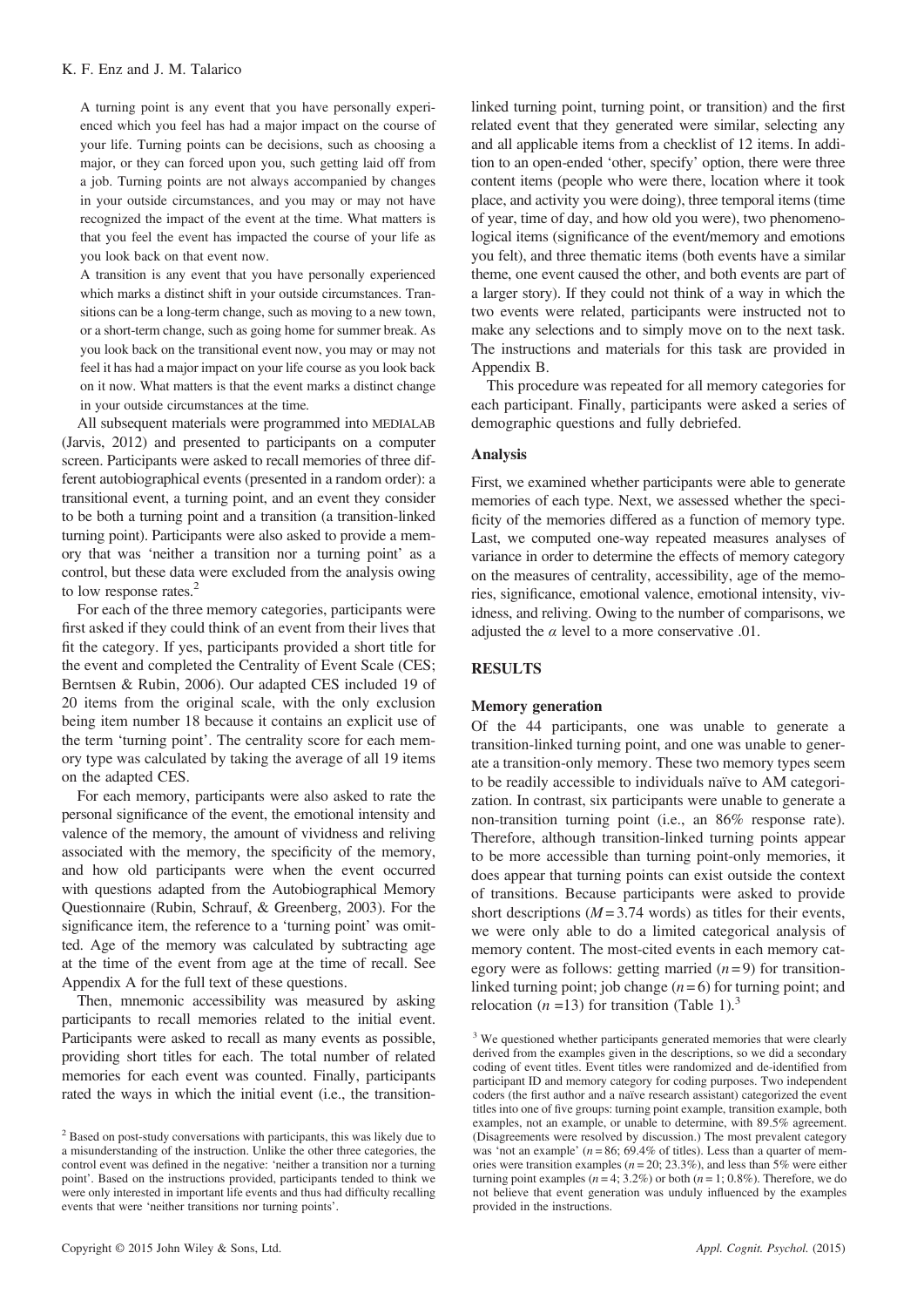Table 1. Frequencies (f) and rank orders (RO) for events recalled in each memory category

|                           | Memory category |                |                                      |                             |    |    |
|---------------------------|-----------------|----------------|--------------------------------------|-----------------------------|----|----|
|                           |                 |                | T-linked TP Turning point Transition |                             |    |    |
| Event                     | f               | R <sub>O</sub> | f                                    | R <sub>O</sub>              | f  | RO |
| Marriage                  | 9               | 1              | 2                                    |                             | 2  |    |
| Divorce                   | 2               |                |                                      |                             |    |    |
| Meeting significant other |                 |                |                                      |                             |    |    |
| Death of loved one        | 2               |                | 5                                    | $\mathcal{D}_{\mathcal{L}}$ |    |    |
| Having child              | 8               | 2              | 2                                    |                             | 3  |    |
| Child going to school     |                 |                |                                      |                             | 2  |    |
| Relocation                |                 |                |                                      |                             | 13 |    |
| Job change                | 5               | 3              | 6                                    |                             | 6  | 2  |
| Academic change           |                 |                | 5                                    | 2                           | 3  |    |
| Buying a house            | 2               |                |                                      |                             | 2  |    |
| Making a decision         |                 |                | 3                                    |                             |    |    |
| Traveling abroad          |                 |                |                                      |                             | 6  | 2  |
| Vacation                  |                 |                |                                      |                             | 2  |    |
| Other                     | 6               |                | 13                                   |                             | 4  |    |
| Total # of memories       | 43              |                | 38                                   |                             | 43 |    |

Note: One transition memory specified two events, marriage and relocation. It was included in the frequencies for both events but only counted once for the total number of transition memories.

## Event specificity

Owing to the repeated measures design, for all subsequent analyses, only the data from the 36 participants who were able to generate memories of all three memory types were included. This sample, all between ages 30 and 64 years  $(M = 46.83$  years old) included eight men. When asked whether their memories represented an event that occurred once at one particular time and place, a summary or merging of many similar or related events, or events that occurred over a fairly continuous extended period of time lasting more than a day, participants were more likely to say that turning point memories were of specific events  $(n=16)$  than that they were of extended periods  $(n=9)$ . This is consistent with turning points as 'points', being represented at the eventspecific knowledge level of Conway's (2005) model. In contrast, transitions were more likely to be of extended periods of time  $(n = 18)$  than of specific events  $(n = 10)$ . This is consistent with the idea that transitions can be more extensive than turning points. Transition-linked turning points included both specific events  $(n=13)$  and extended periods  $(n=17)$ .

#### **Centrality**

Mauchly's test showed that the assumption of sphericity was violated for the CES scores by memory type,  $\chi^2(2, N=36)$  $= 6.39, p = .04$ ; therefore, we adjusted the degrees of freedom using the Greenhouse–Geisser correction ( $\varepsilon$ =0.85). The resulting one-way analysis of variance revealed a significant effect of memory category on mean centrality score,  $F(1.71,$ 59.76) = 10.69,  $p < .01$ . Memories of transition-linked turning points  $(M = 3.89, SD = 0.82)$  and turning points  $(M=3.78, SD=0.92)$  were both rated as more central than memories of transitions  $(M=3.03, SD=1.14)$  according to Bonferroni comparisons (both  $p < .01$ ) but were not significantly different from one another  $(p > .01)$ . The psychological attribution of an event as a turning point (in the presence or absence of an external transition) seems more relevant to the attribution of an event as central to one's life story and/or identity (as measured by the CES) than does an events' transitional nature.

#### Accessibility and organization

Again, Mauchly's test showed that the assumption of sphericity was violated for the total number of related memories participants produced,  $\chi^2(2, N=36) = 10.99$ ,  $p < .01$ ; therefore, we adjusted the degrees of freedom using the Greenhouse–Geisser correction ( $\varepsilon$  = 0.78). There was no significant effect of memory category on the number of related events,  $F(1.57, 54.85) = 1.38$ ,  $p > .01$ . Participants recalled a similar number of related memories for transition-linked turning points, turning points, and transitions  $(M=4.06, 3.28,$  and 3.31, respectively), with a large degree of variability in the number of related memories recalled  $(SD = 3.72, 3.49, \text{ and } 3.50, \text{ respectively.}$ 

Memory category did affect the mean number of content similarities between the cued memory and the first relatedevent memory,  $F(2, 70) = 6.09$ ,  $p < .01$ . Bonferroni comparisons showed that transitions  $(M= 1.78, SD = 0.87)$  had more content similarities than turning points  $(M=1.11, SD=1.12)$ ,  $p < .01$ . Transition-linked turning points ( $M = 1.33$ ,  $SD = 1.10$ ) were marginally different from transitions,  $p = .02$ , but not different from turning point-only memories,  $p > .01$ . Transitions included more overlap in event features than the other two memory types.

In order to examine the nature of the overlap in memory content for transitions, we examined the three constituent items comprising the content similarities item (i.e., people, location, and activity) separately. There were no significant differences across memory categories for similarities in people or activities, both  $F(2, 70) < 1.90$ ,  $p > 0.01$ ; however, there was a significant effect of memory category on location similarity,  $F(2, 70) = 7.06$ ,  $p < .01$ . Bonferroni comparisons revealed that a higher proportion of participants' first related-event memories took place in a similar location for transitions  $(M=0.72, SD=0.45)$  than for turning points  $(M=0.36, SD=0.49), p < .01.$  Transition-linked turning points  $(M=0.47, SD=0.51)$  were not significantly different from transitions or turning points, both  $p > .01$ . Thus, location, specifically, appears to be the key component of overlap between transitions and related memories.

There were no significant differences among memory types for temporal, phenomenological, or thematic relationships between the initial memories and first related memories, all  $F(2, 70) < 3.43$ , all  $p > 0.01$ . Likewise, there were no significant effects of memory category on any of the individual items that comprised these larger categories, all  $F(2, 70)$  < 3.03, all  $p > .01$ . No participant used the 'other' option to provide another way in which the two memories were related. Contrary to our prediction, turning points were not thematically related, and transitions were not temporally related to their associated memories using this measure.

There was also no significant effect of memory category on age of the memories,  $F(2, 70) = 0.91$ ,  $p > .01$ . Transitionlinked turning points, turning points, and transitions were all relatively remote  $(M = 19.81, 16.86,$  and 16.75 years ago,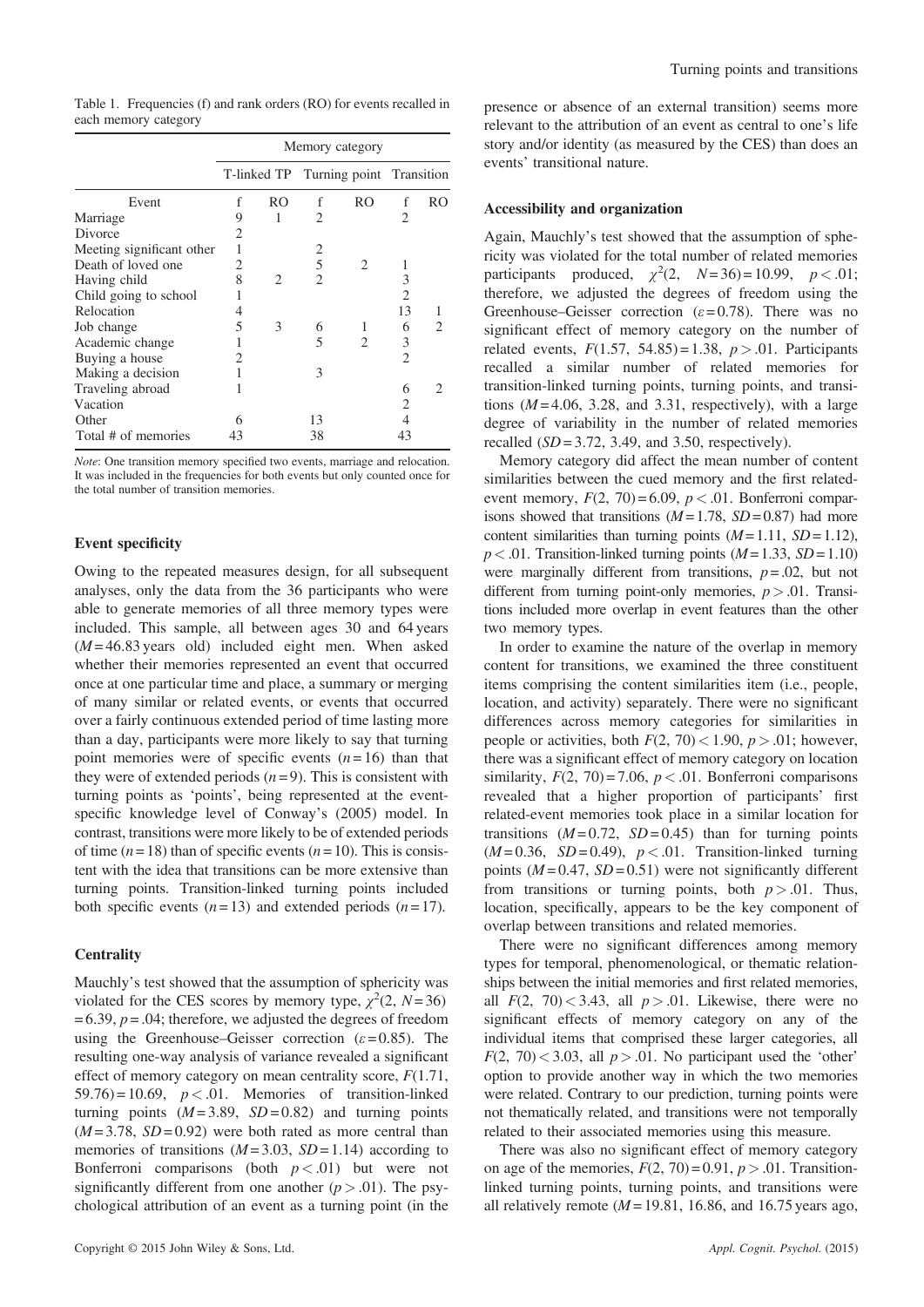respectively), and furthermore, there was a large degree of variability in the age of the memories  $(SD= 12.82, 13.24,$  and 11.18 years, respectively). Thus, our data neither support nor disconfirm the hypothesis that turning points (whether linked to transitions or not) require more temporal distance for evaluation, but we at least know that differences in the age of the memories cannot account for other differences seen here.

#### Significance and emotionality

There was a significant effect of memory category on ratings of personal significance,  $F(2, 70) = 8.51$ ,  $p < .01$ , such that transition-linked turning point memories  $(M=5.44,$  $SD = 1.30$ ) were rated significantly higher than transition memories  $(M=4.11, SD=1.67)$  according to Bonferroni comparisons,  $p < .01$ . However, there was no difference between turning points  $(M=5.03, SD=1.42)$  and either transitions or transition-linked turning points on ratings of memory significance, both  $p > .01$ . As for emotionality, there was a marginally significant effect of memory type on intensity,  $F(2, 70) = 4.82$ ,  $p = .01$ . Bonferroni comparisons showed that transition-linked turning points  $(M=5.28,$  $SD = 1.47$ ) were rated as marginally more intense than transitions ( $M = 4.19$ ,  $SD = 1.60$ ),  $p = .02$ , and turning points  $(M=4.72, SD=1.49)$  were not different from the other two memory types, both  $p > 0.01$ . There was no effect of memory category on emotional valence,  $F(2, 70) = 3.92$ ,  $p > .01$ . Personal significance and emotional intensity seem to be closely linked to one another and to be equally influenced by the memory category, but emotional valence does not.

#### Phenomenology

For both vividness and reliving, there was no significant effect of memory category,  $F(2, 70) = 0.59$ ,  $p > 0.01$ , and  $F(2, 70) = 1.86$ ,  $p > .01$ , respectively. The way in which these important, emotional events are recalled does not seem to differ as a function of the memory type, even though we have seen systematic differences in AM organization and metacognitive attributions of the event.

#### DISCUSSION

Our results suggest that although turning points and transitions share phenomenological features, they serve different organizational functions in AM. Turning points, especially when transition-linked, anchor the life story as indicated by high centrality ratings for these events in the current study. Transitions, in contrast, serve to organize memories that share content details, especially location. These findings both support and extend existing theoretical models of AM, especially McAdams' (2001) life story account and Brown and colleagues' (2012) transition theory.

Importantly, the current study showed that it is possible to recall memories of turning points outside the context of transitions. Although there were fewer turning point-only memories than memories of transition-linked turning points (or transition-only memories), the majority of participants did report having a turning point-only event in their lives. This suggests that non-transitional turning points do occur, but maybe not as often as those embedded in transitions. Because we were interested in comparing the phenomenology and organizational function of the three memory types, we only asked participants for one turning point-only memory, one transition-only memory, and one transition-linked turning point memory. Future research may better address the question of the relative frequency of these types of memories by requesting that participants recall multiple memories of each type.

Because participants recalled turning points both within and without the context of transitions, we were able to test Graber and Brooks-Gunn's (1996) hypothesis that the salience of a turning point is enhanced when it is embedded within a transition. As expected, memories of transition-linked turning points were rated the highest overall for personal significance, emotional intensity, and centrality, but the statistical differences among the group means only partially supported the enhanced salience hypothesis. Consistent with the hypothesis, only transition-linked turning point memories were rated as statistically higher than transitions for personal significance and emotional intensity. However, both transition-linked and non-transition-linked turning points were rated as more central to participants' life stories. Although the latter finding is inconsistent with the enhanced salience hypothesis, it does support assumptions made by Berntsen and Rubin (2006) that turning points are inherently central to our life stories.

Surprisingly, our results did not support the hypothesis that turning points organize AM thematically (i.e., by theme, cause, or a larger story). Although previously turning point memories have been shown to have more causal coherence than other life story memories (Grysman & Hudson, 2010), there were no differences in thematic similarities to related events among transitions, turning points, and transitionlinked turning points in the current study. Our study may have been limited in its ability to capture thematic connections in that we only asked participants to select the ways in which their memories were related from a list, whereas Grysman and Hudson (2010) found greater causal coherence for turning points by analyzing participants' narratives. It is also possible that our results differed from the previous findings because Grysman and Hudson (2010) compared turning points with high points and low points, events which may not be associated with as much life change as our comparison events of transitions and transition-linked turning points. A comparison of memory narratives for turning points, transitions, and transition-linked turning points could help researchers determine how these memories function in the thematic organization of AM within a life story context.

Although there was no evidence for the predicted difference in thematic organization for turning point memories, transition memories did seem to serve the predicted role in organizing AM by event components. Although transition memories did not differ from the other memory types in temporal similarities to related memories (i.e., time of day, year, or age), the associated memories generated from transitions were more likely to share content similarities, specifically location details, than were memories generated in response to turning points or transition-linked turning points. This finding supports Brown and colleagues' (2012) theory that transitions demarcate boundaries between lifetime periods based on temporally delineated event components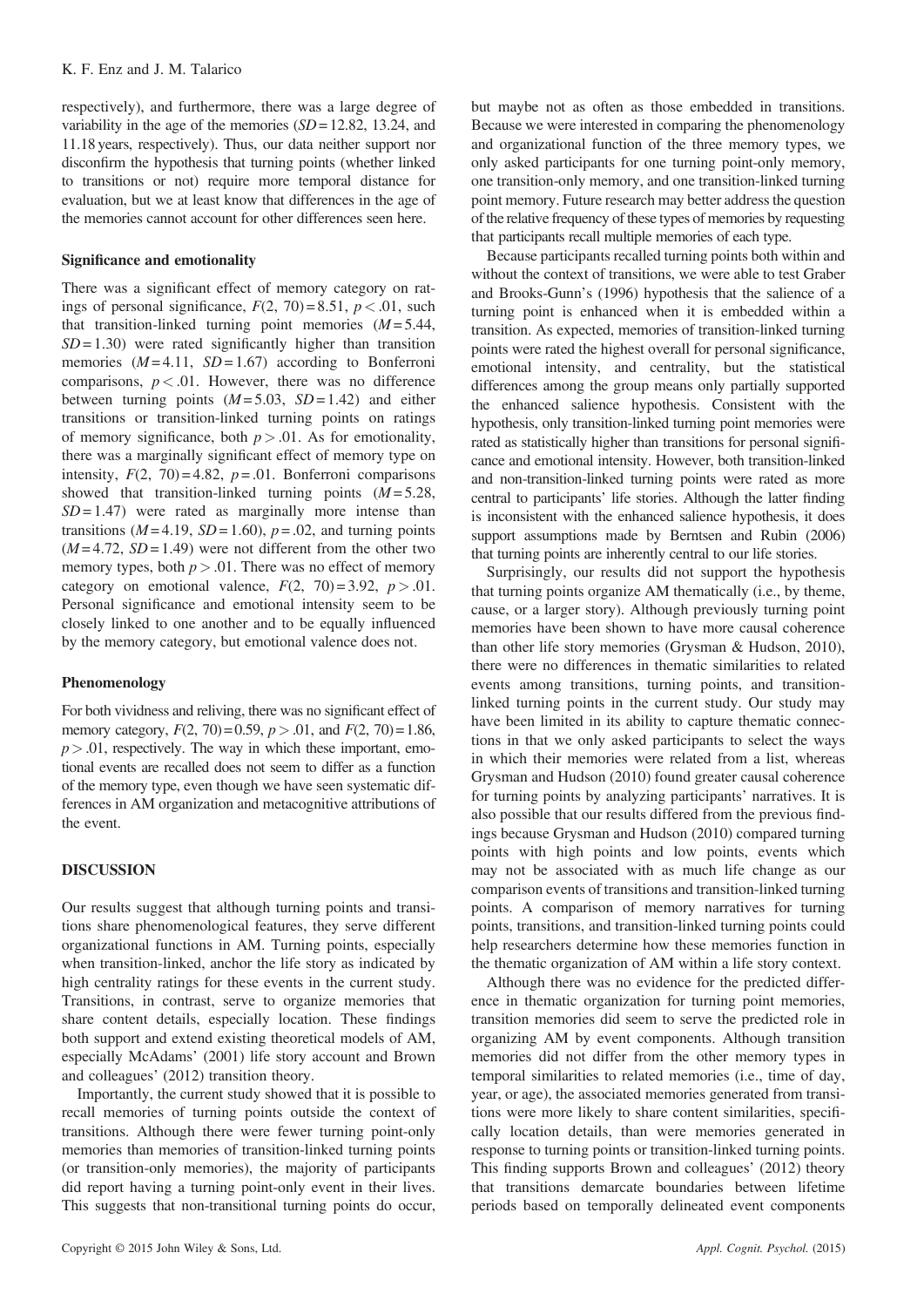(i.e., content changes in memory that mark transitional shifts in time). Situated in time between two different lifetime periods, transitional events may share event components with both periods, thus making them more useful cues for generating memories of shared content features. Our results extend this theory by suggesting that location may be a more important temporally delineated event component for organizing AM than people or activities.

Despite the functional differences between turning point and transition memories, there was some overlap in the content of participants' turning point and transition memories. In the current study, getting married, having a child, and changing jobs were cited by multiple participants in all three of the memory categories, supporting previous research that the most common events considered to be turning points can also be classified as role transitions (Clausen, 1995). However, our data also provide preliminary evidence that turning points and transitions do not overlap entirely. Events whose meaning is usually garnered after the fact, such as meeting a significant other for the first time, making an academic change, or making a decision, were uniquely considered to be turning points; on the other hand, relocation, buying a house, traveling abroad, and going to college were uniquely considered to be transitions.

Overall, transitions and turning points have generally been confused in the AM literature, and reasonably so, as the current study empirically demonstrated that there is overlap in the content and experience of remembering these types of changerelated events. Nonetheless, participant-generated memories of turning points, transitions, and transition-linked turning points did show functional differences in AM organization. Turning points were highly central to people's lives and may serve to anchor the life story. Transitions did not appear to be as central to people's lives, but they appeared to organize AM by increasing the accessibility of memories with similar content, particularly memories that took place in the same location. Finally, the emotional intensity and personal significance of turning points may be enhanced when they are embedded within transitions. As change-related memories seem to serve important functions within AM, further study of participant-generated turning point and transition memories should enhance our understanding of AM organization, especially in terms of the narrative life story and temporally delineated lifetime periods.

#### REFERENCES

- Berntsen, D. & Rubin, D.C. (2006). The Centrality of Event Scale: A measure of integrating a trauma into one's identity and its relation to post-traumatic stress disorder symptoms. Behaviour Research and Therapy, 44, 219–231. DOI: 10.1016/j.brat.2005.01.009
- Brown, N.R., Hansen, T.G.B., Lee, P.J., Vanderveen, S.A., & Conrad, F.G. (2012). Historically-defined autobiographical periods: Their origins and implications. In D. Berntsen & D.C. Rubin (Eds.) Understanding autobiographical memory: Theories and approaches, (pp. 160–180). New York: Cambridge University Press.
- Brown, N.R. & Schopflocher, D. (1998a). Event clusters: An organization of personal events in autobiographical memory. Psychological Science, 9(6), 470–475. DOI: 10.1111/1467-9280.00087
- Brown, N.R. & Schopflocher, D. (1998b). Event cueing, event clusters, and the temporal distribution of autobiographical memories. Applied Cognitive Psychology, 12(4), 305–319. DOI: 10.1002/(SICI)1099-0720 (199808)12:4<305::AID-ACP569>3.0.CO;2-5
- Clausen, J.A. (1995). Gender, context, and turning points. In P. Moen, G. Elder, & K. Lüscher (Eds.), Examining lives in context, (pp. 365–389). Washington, DC: American Psychological Association. DOI: 10.1037/10176-010
- Cohen, P. (2008). Applied data analytic techniques for turning points research. New York: Routledge.
- Conway, M.A. (2005). Memory and the self. Journal of Memory and Language, 53(4), 594–628. DOI: 10.1016/j.jml.2005.08.005
- Conway, M.A. & Pleydell-Pearce, C.W. (2000). The construction of autobiographical memories in the self-memory system. Psychological Review, 107, 261–288. DOI: 10.1037/0033-295X.107.2.261
- Graber, J.A. & Brooks-Gunn, J. (1996). Transitions and turning points: Navigating the passage from childhood through adolescence. Developmental Psychology, 32, 768–776. DOI: 10.1037/0012-1649.32.4.768
- Grysman, A. & Hudson, J.A. (2010). Abstracting and extracting: Causal coherence and the development of the life story. Memory, 18, 565–580. DOI: 10.1080/09658211.2010.493890
- Hareven, T.K. & Masaoka, K. (1988). Turning points and transitions: Perceptions of the life course. Journal of Family History, 13, 271–289. DOI: 10.1177/036319908801300117
- Jarvis, B. G. (2012). MEDIALAB (Version 2012.4.117) [Computer Software]. New York, NY: Empirisoft Corporation.
- Kurbat, M.A., Shevell, S.K., & Rips, L.J. (1998). A year's memories: The calendar effect in autobiographical recall. Memory and Cognition, 26, 532–552. DOI: 10.3758/BF03201161
- McAdams, D.P. (2001). The psychology of life stories. Review of General Psychology, 5, 100–122. DOI: 10.1037/1089-2680.5.2.100
- Palmer, M., O'Kane, P., & Owens, M. (2009). Betwixt spaces: Student accounts of turning point experiences in the first-year transition. Studies in Higher Education, 34, 37–54.
- Pillemer, D.B. (1998). Momentous events, vivid memories. Cambridge: Harvard University Press.
- Pillemer, D.B. (2001). Momentous events and the life story. Review of General Psychology, 5, 123–134. DOI: 10.1037/1089-2680.5.2.123
- Pillemer, D.B., Goldsmith, L.R., Panter, A.T., & White, S.H. (1988). Very long-term memories of the first year in college. Journal of Experimental Psychology: Learning, Memory, and Cognition, 14(4), 709–715. DOI: 10.1037/0278-7393.14.4.709
- Pillemer, D.B., Rhinehart, E.D., White, S.H. (1986). Memories of life transitions: The first year in college. Human Learning, 5, 109–123.
- Robinson, J. A. (1986). Temporal reference systems and autobiographical memory. In D.C. Rubin (Ed.), Autobiographical memory (pp. 159–188). Cambridge: Cambridge University Press.
- Rönka, A., Oravala, S., & Pulkkinen L. (2003). Turning points in adults' lives: The effects of gender and the amount of choice. Journal of Adult Development, 10, 203–215. DOI: 10.1023/A:1023418414709
- Rubin, D. C., Schrauf, R. W., & Greenberg, D. L. (2003). Belief and recollection of autobiographical memories. Memory & Cognition, 31, 887–901. DOI: 10.3758/BF03196443
- Rutter, M. (1996). Transitions and turning points in developmental psychopathology: As applied to the age span between childhood and middle-adulthood. International Journal of Behavior Development, 19, 603–626. DOI: 10.1080/016502596385712
- Shum, M.S. (1998). The role of temporal landmarks in autobiographical memory processes. Psychological Bulletin, 124, 423–442. DOI: 10.1037/0033-2909.124.3.423
- Talarico, J.M. (2009). Freshman flashbulbs: Memories of unique and firsttime events in starting college. Memory, 17, 256–265. DOI: 10.1080/ 09658210802595570
- Wheaton, B. & Gotlib, I.H. (1997). Trajectories and turning points over the life course: Concepts and themes. In B. Wheaton & I. Gotlib (Eds.), Stress and adversity over the life course (1–25). New York: Cambridge University Press. DOI: 10.1017/CBO9780511527623

#### APPENDIX A

#### The Autobiographical Memory Questionnaire (AMQ)

1. As I remember the event, I feel asthough I am reliving the original event. [Scale: 1 (not at all) to 3 (vaguely) to 5 (distinctly) to 7 (as clearly as if it were happening right now)]